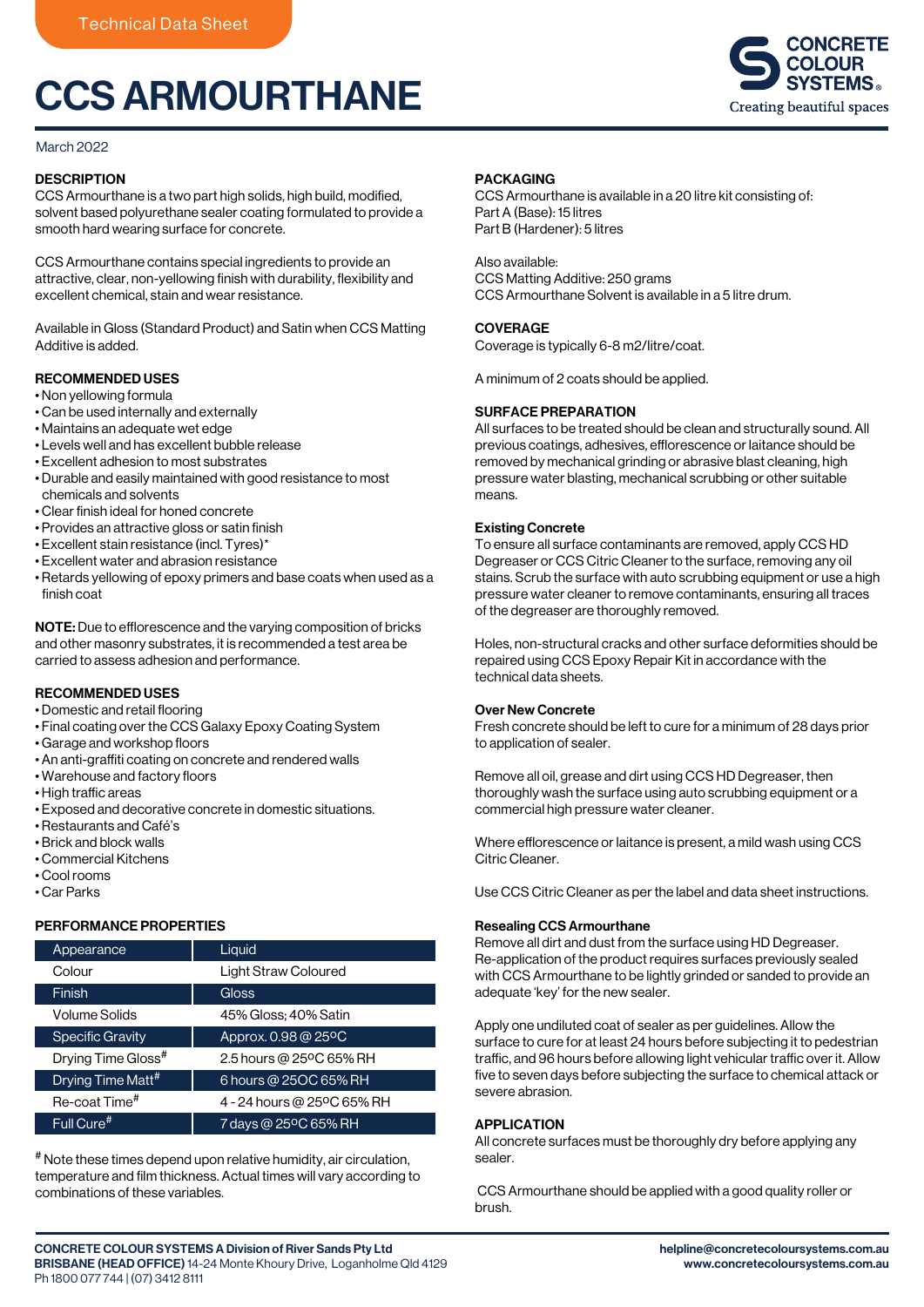# CCS ARMOURTHANE



# March 2022

- 1. Premix Part A and Part B of the kit separately to form a homogeneous paste.
- 2. Join the two components by mixing one part of Part B with three parts of Part A. Mix thoroughly for a minimum of five minutes until well blended. Then allow the product to sit for five minutes before applying it to the surface. For a Satin finish, mix 1 litre of CCS Matting Additive into the combined mixture (Part A +B).

NOTE: Only mix as much as might be used within the pot life of the product (i.e. the pot life of the product is approximately 45 minutes to one hour depending on climatic conditions).

3. Avoid trapping air during mixing as this may cause later 'pin holing' in the coating during application.

Apply the first coat of CCS Armourthane at the rate of 6m2/ litre on smooth concrete and 6m2/litre for Galaxy Flake Floors in a uniform manner to ensure adequate cover and a smooth finish. The first coat of CCS Armourthane can be diluted 5–10% with CCS Armourthane Solvent for very dense substrates.

For smooth surfaces such as honed concrete a lamb's wool or mohair roller are the best application tools. When applying the product, it is important to maintain an even wet edge with the least amount of agitation or aeration.

Do not work the coating excessively or apply the coating too thick as this may result in air bubbles being trapped and a soft cloudy film.

Allow the first coat to dry for a minimum of three to four hours dependant on climatic conditions before applying the second coat.

Apply the second coat of CCS Armourthane at the rate of 8m2/litre on smooth concrete and 8m2/litre for Galaxy Flake Floors and allow to dry overnight. The second coat should be applied undiluted at right angles to the previous coat.

For commercial and other high traffic areas a third coat is recommended.

Allow the surface to cure for at least 24 hours before subjecting it to pedestrian traffic, and 96 hours before allowing light vehicular traffic over it. Allow five to seven days before subjecting the surface to chemical attack or severe abrasion.

### CLEAN UP

Clean all equipment immediately with CCS Armourthane Solvent. Cured material can be removed using CCS Enviro Stripper or by mechanical means.

### FIRE

CCS Armourthane is a flammable liquid.

Contact with strong oxidisers may cause fire. Sensitive to static discharge. DO NOT smoke or use any ignition devices near the product

### PRECAUTIONS

CCS Armourthane should not be applied to surfaces subject to hydro static pressure or rising dampness. Prior to using CCS Armourthane the manufacturer should be consulted if the following conditions exist:

- The concrete substrate is porous or in poor condition
- The surface is subjected to unusually cold conditions (i.e. below 10ºC)
- The surface is above ambient temperatures whilst in service (e.g. floors subjected to hot or boiling water)
- The floor is subjected to severe chemical attack.

### APPROPRIATE SURFACE TEXTURE

- As a general statement, the application of a coating to concrete will reduce the existing slip resistance of that surface. Consequently, care must be taken before sealing concrete to ensure that the surface texture has sufficient profile to provide adequate traction. To aid traction, mix a satchel of CCS Sealer Grip additive into the sealer prior to application of the final coat. However, as the sealer wears, the traction additives will also diminish in effectiveness.
- CCS Glass Beads can also be added to aid traction. CCS Glass Beads should be applied during the application of the first coat by casting it onto the surface in a uniform manner. A second coat of CCS Armourthane should then be applied over the glass beads.

# TYRE RESISTANCE

\* NOTE: If there is friction between the tyre and the floor surface, a black mark sometimes appears.

This is a residue of carbon black which is a filler in rubber tyres that has been deposited onto the floor surface and is the result of a mechanical action and deposition.

However, yellow to brown stains can occur after certain types of tyre have been in direct contact with a light coloured floor coating over a period of time.

This stain is due to the presence of one or more additives used in the manufacture of certain tyres. The tendency and extent of the tyre to stain will depend on both the type of tyre and the type of floor coating.

Armourthane has proven over field service life to display good tyre stain resistance properties to the majority of tyre brands. However, due to potential choices of sub-coatings and extremes in weather and drying conditions during the curing of the floor coating, it is recommended not to leave car tyres directly in contact with the floor for a minimum 7 days after application and then no longer than overnight for another two weeks.

If a vehicle is to be left in contact with the floor for extended periods of time (i.e. greater than 4 weeks), place a mat or other material (not made of rubber) on the floor area where the tyre is most likely to rest to prevent the tyre from making contact with the floor coating.